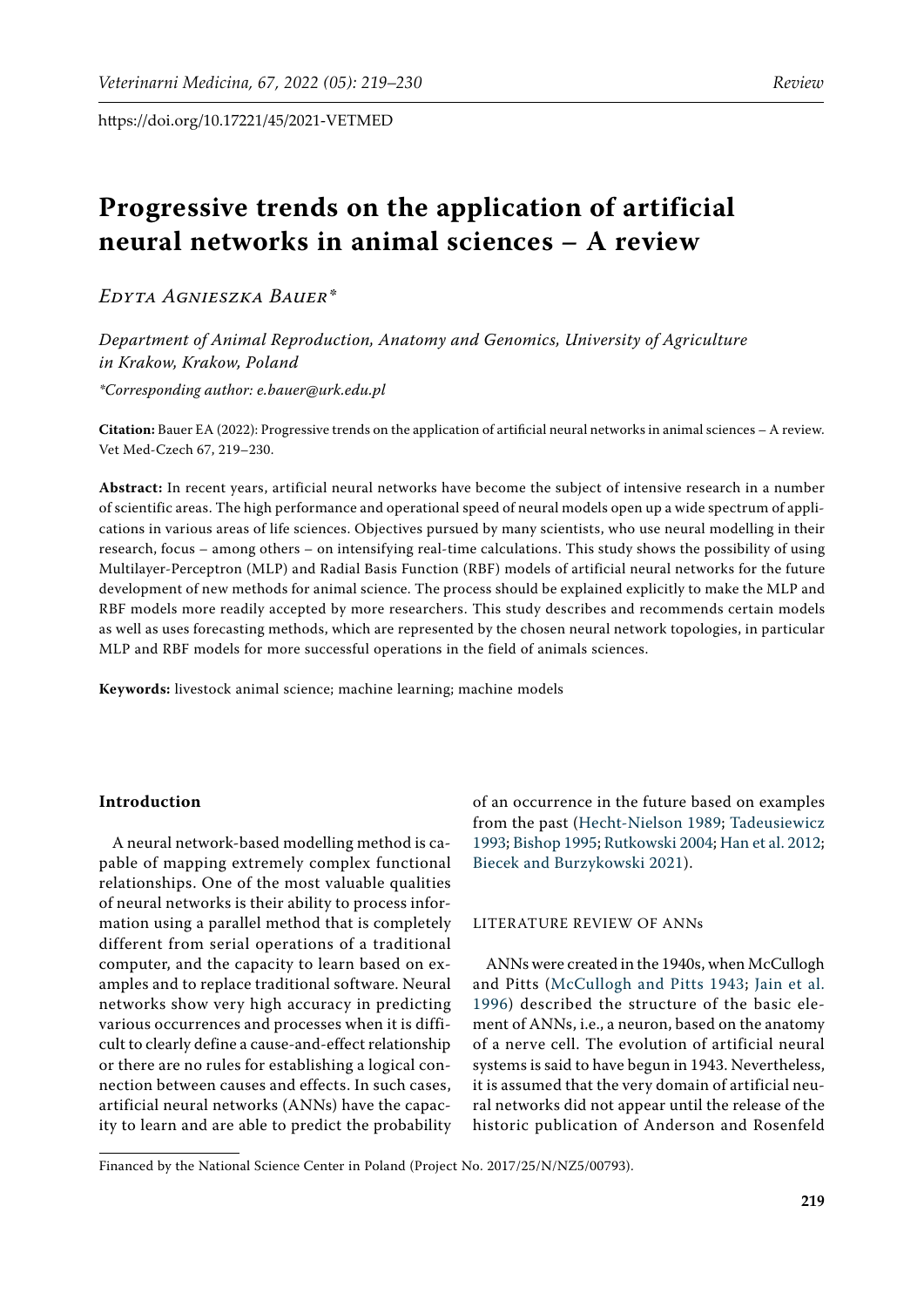in 1988 ([Anderson and Rosenfeld 1988\)](#page-9-2). ANNs are highly simplified brain models that consist of a huge number of information processing elements. These elements are called neurons which are combined into a network by means of connections via modified parameters (*weights*) during the training process [\(Hopfield](#page-10-5) 1982; [Rutkowski 2004;](#page-10-1) [Asht](#page-9-3)  [and Dass 2012](#page-9-3)). The weights correspond to the impact of each input variable on the result. Networks have a layered structure that can be divided into an input layer, hidden layers and an output layer in terms of accessibility during the learning process [\(Hopfield](#page-10-5) 1982; [Hecht-Nielson 198](#page-10-0)9; [Tadeusiewicz](#page-11-0)  [1993;](#page-11-0) [Gorska et al. 1997](#page-9-4); [Han et al. 2012\)](#page-10-2).

The description of the function of an artificial neuron, as presented by [McCullogh and Pitts](#page-10-3)  [\(1943\),](#page-10-3) became the impulse that prompted more extensive research into neural networks and provided, among others, a theoretical foundation. The first prototype of a *Perceptron* network was created by Frank Rosenblatt and Charles Wightman in 1957 and termed a "*neural-like*" network ([Rosenblat](#page-10-6)  [19](#page-10-6)58; [Gorska et al. 1997;](#page-9-4) [Asht and Dass 2012](#page-9-3)). It was developed as a partially electromechanical and partially electronic system used for recognising alphanumeric characters ([Rosenblat 19](#page-10-6)58; [Hecht-Nielson 198](#page-10-0)9). As a single-layer network, *Perceptron* was good at recognising simple letters with, however, rather poor results at recognising complex characters ([Minsky and Pappert 1969](#page-10-7)). The *Perceptron* prototype became the embodiment of the imagination of scientists and engineers, and provided a background for these types of systems which are developed today.

In 1969, [Minsky and Papert \(1969\)](#page-10-7) showed that single-layer neural networks are subject to a number of limitations, e.g., that these types of networks are only suitable for classifying linearly separable patterns. A new method, termed an *adaptive linear combiner*, was developed and proved to be very useful [\(Hecht-Nielson](#page-10-0) 1989). A pattern can be a fingerprint image, words written in italics by hand, a human face or a voice signal. [Minsky and Papert's](#page-10-7)  [\(1969\)](#page-10-7) publication suspended all research into ANNs until the 1980s, when a series of scientific papers authored by Anderson and Hopfield, were published and the technology of largescale integrated circuits were developed that work on non-linear and multi-layer neural networks resumed ([Amit](#page-9-5)  [1989;](#page-9-5) [Korbicz et al. 1994](#page-10-8); [Grzesiak et al. 2006;](#page-9-6) [Han](#page-10-2)  [et al. 2012\)](#page-10-2). These networks were found to be superior to classic computers with respect to certain types of problems. Initially, the main application area of neural networks included tasks related to the recognition of signs and signals, e.g., speech, written characters, sound signals or images ([Hecht-](#page-10-0)[Nielson](#page-10-0) 1989; [Ozesmi et al. 2005\)](#page-10-9).

## BIOLOGICAL BASIS OF ARTIFICIAL NEURAL NETWORKS

The prototype of an ANN is very similar to a human brain. A biological neuron is the basic building block of an animal's nervous system ([Jain et al.](#page-10-4) [1996](#page-10-4); [Li and Ding 2013;](#page-10-10) [Gurney 2014\)](#page-9-7). Nerve cells, neurons and the connections between them, called dendrites, are the main elements of this complex structure [\(Hebb 1949;](#page-10-11) [Amit 1989;](#page-9-5) [Churchland and](#page-9-8) [Sejnowski 1992;](#page-9-8) [Jain et al. 1996;](#page-10-4) [Rutkowski 2004\)](#page-10-1). Neurons consist of a cell body containing a nucleus and numerous extensions (numerous and densely branched dendrites and a thicker axon, bifurcated at the end). Dendrites and axon terminals of individual neurons can be extensively branched. A single neuron can receive as many as over 100 000 different inputs ([Churchland and Sejnowski 1992](#page-9-8); [Jain](#page-10-4) [et al. 1996;](#page-10-4) [Gurney 2014\)](#page-9-7). Both dendrites and axons play an important role in that they integrate functions of many nerve cells. Dendrites receive impulses and send single signals to a cell body and axons transmit information from the cell body to the subsequent neurons, e.g., send the output signal. Axons are connected to dendrites of other neurons through synapses. This system of connections results in an aggregation of neurons called a network [\(Amit 1989](#page-9-5); [Churchland and Sejnowski 1992;](#page-9-8) [Jain](#page-10-4) [et al. 1996;](#page-10-4) [Gorska et al. 1997;](#page-9-4) [Gurney 2014](#page-9-7)).

# **The principle of the function of artificial neural networks**

Neural networks, which consist of groups of artificial interconnected neurons, are used to perform complex calculations ([Churchland and Sejnowski](#page-9-8) [1992;](#page-9-8) [Tadeusiewicz 1993;](#page-11-0) [Rutkowski 2004](#page-10-1); [Ozesmi](#page-10-9) [et al. 2005;](#page-10-9) [Han et al. 2012](#page-10-2)). The structure of a single artificial neuron is shown in [Figure 1.](#page-2-0)

Neurons, as the basic elements of all neural networks, most often contain a continuous *non-linear* component ([Hecht-Nielson](#page-10-0) 1989; [Tadeusiewicz](#page-11-0)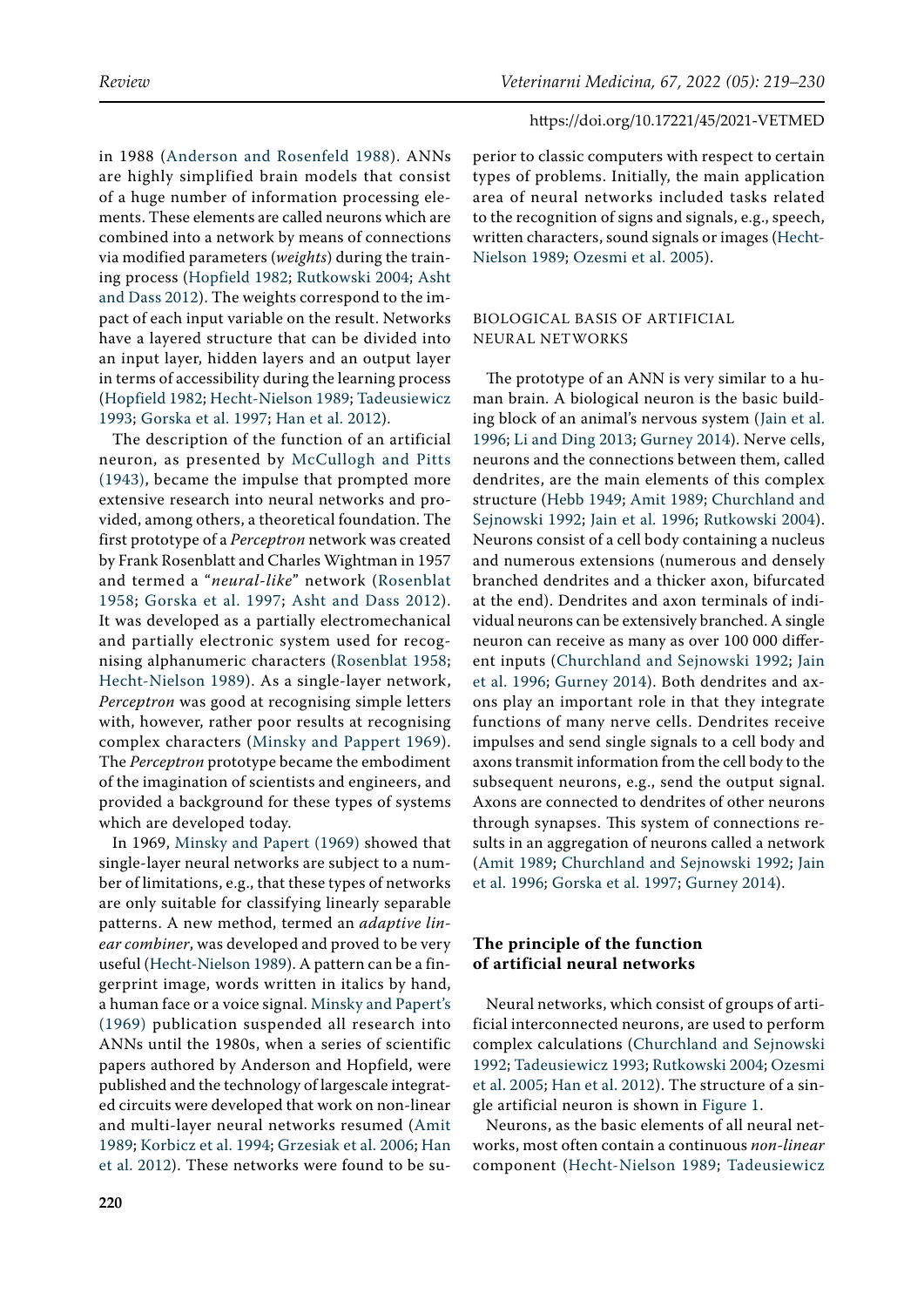<span id="page-2-0"></span>

Figure 1. Scheme of an artificial neuron as a basic element of the artificial neural network ([Korbicz et al. 1994\)](#page-10-8)

[1993;](#page-11-0) [Li and Ding 2013\)](#page-10-10). Non-linear activation functions can be used for the approximation of relationships between variables, where such relationships can be highly complex ([Hecht-Nielson 1](#page-10-0)989; [Ozesmi et al. 2005\)](#page-10-9). Each neuron usually performs two tasks: aggregates the input data and weights, and calculates the output value using an activation function (called a transition function). The aggregation of the input data is termed neuron stimulation. There are two basic types of neurons in terms of how data are aggregated: linear and radial neurons ([Whitley 1995;](#page-11-1) [Jain et al. 1996;](#page-10-4) [Ozesmi et al.](#page-10-9)  [2005](#page-10-9)). The difference lies in the way the neuron stimulation signal is calculated.

In the case of linear neurons, the stimulation signal (*s*) is calculated as a scalar product of the inputs  $(x_i)$  and weights  $(w_i)$ , i.e.,  $s = \sum w_i x_i$ , while in the case of radial neurons, it is calculated as the distance between the input values  $(x_i)$  and weights  $(w_i)$ , i.e.,  $s = \sum (x_i - w_i)^2$ . On the other hand, in terms of the activation function, linear neurons can be divided into strictly linear neurons [with a linear activation function:  $f(s) = s$  or sigmoid neurons [with a sigmoid activation function, e.g.,  $f(s)$ =1/ $\left(1+e^{-bs}\right)$ ]. For radial neurons, a Gaussian function  $\int f(s) \, ds = e^{-\beta s^2}$ .

The activation function has a great impact on the functioning of neurons as well as of the entire neural network. A number of mathematical functions have been studied in terms of their application for ANNs ([Whitley 1995\)](#page-11-1); however, only a few of them have been found suitable for general use:

1. Linear activation function:  

$$
v = f(s) = \alpha s + \beta
$$
 (1)

where:  $\alpha$ ,  $\beta$  – straight line parameters,  $\alpha$  specifies the slope of the straight line with respect to the x-axis, and β specifies the point of intersection of the straight line with the y-axis.

2. Sigmoid activation function:

$$
f(s) = \frac{1}{1 + e^{-\int \beta s}}\tag{2}
$$

where:  $β$  – specifies the slope of the function. For large β values, the curve is steep and resembles that of a threshold function, and for small β values, it resembles the curve of a linear function. A sigmoid function takes values from 0 to 1. It is frequently used for building ANNs because neurons with a sigmoid activation function bear the greatest resemblance to the structure of a natural nerve cell ([Jain](#page-10-4) [et al. 1996](#page-10-4); [Gurney 2014\)](#page-9-7).

3. Tangent activation function:

$$
f(s) = tgh\left(\frac{\beta s}{2}\right) = \frac{1 - e^{-\beta s}}{1 + e^{-\beta s}}
$$
 (3)

where:  $\beta$  – the same meaning as in the sigmoid function.

The graph of a tangensoidal function resembles that of a sigmoid function, except that the values of the former are in the range of –1 to 1. 4. Gaussian functions:

$$
f(s) = e^{-\beta s^2} \tag{4}
$$

where:  $β$  – the width of the function.

The greater the value of  $β$ , the greater the focus of the function around the maximum (the curve is more *pointed*) (see [Figure 2\)](#page-3-0). This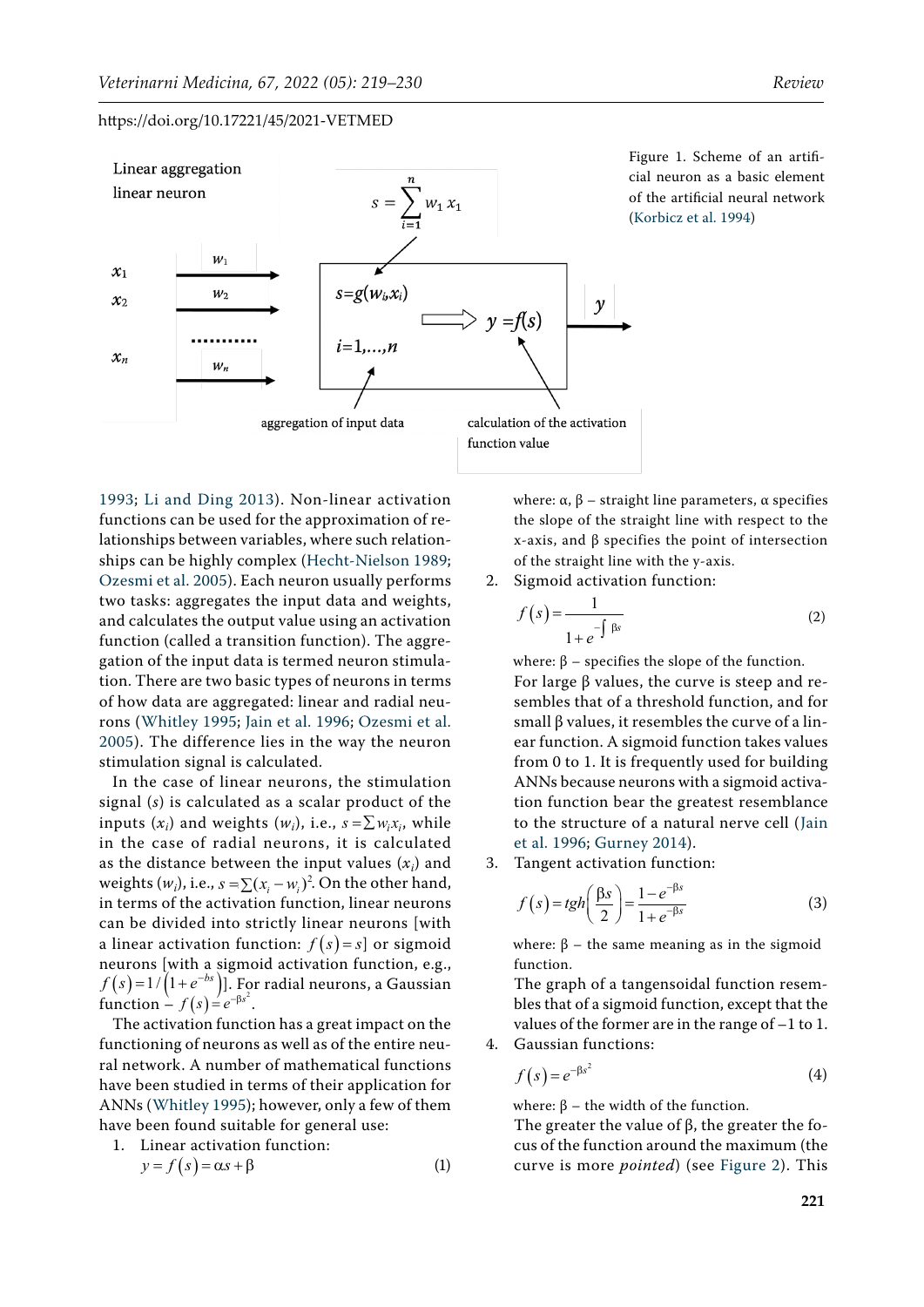function is used as an activation function for radial neurons ([Withley 1995](#page-11-1)).

The threshold activation function is also referred to as unit jump function. It is described by the formula:

$$
f(s) = \begin{cases} 1 \text{ for } s \ge s_p \\ 0 \text{ for } s < s_p \end{cases} \tag{5}
$$

where:  $S_p$  – the fixed set threshold value.

The formula is used for a classification or recognition analysis and enables selecting one of the above-mentioned functions [\(Luger and Stubblefield](#page-10-12)  [2004](#page-10-12)), where the input pattern is defined as a member of a predefined class ([Tadeusiewicz 1993](#page-11-0); [Withley 1995\)](#page-11-1).

A neuron model works similarly to a biological neuron, which, in neurophysiology, is referred to as the *all or nothing* principle ([Tadeusiewicz 1993](#page-11-0); [Korbicz et al. 1994;](#page-10-8) [Gurney 2014](#page-9-7)). The threshold activation function is rarely used because these types of networks are prone to learning problems. To avoid problems related to network training, the most commonly used activation functions are those that provide signals that change in a continuous manner, e.g., the functions described above.

Neural network models have a layered structure, e.g., neural networks are organised into three basic layers: input, hidden and output ([Hecht-Nielson](#page-10-0)  1989; [Tadeusiewicz 1993](#page-11-0); [Jain et al. 1996;](#page-10-4) [Bala and](#page-9-9) 

[Kumar 2017\)](#page-9-9). The output values for one neuron layer are the input values for the next neuron layer. The exception is the first layer (*input layer*), which consists of neurons with input values based on independent variables, and the last layer (*output layer*), which consists of neurons that determine the final result of the calculations over the entire network ([Jain et al.](#page-10-4) [1996](#page-10-4); [Ozesmi et al. 2005](#page-10-9); [Bengio 2009](#page-9-10)). Between the input and the output layer, there is a hidden layer. It can be assumed that the more extensive the hidden layer, the deeper the relationships between the input data can be found by the neural network ([Hopfield](#page-10-5) [1982](#page-10-5); [Tadeusiewicz 1993;](#page-11-0) [Rutkowski 2004](#page-10-1)). This is due to the fact that hidden layer neurons generate some intermediate data which provide the basis for the process of finding the final solution to a problem to be solved by a neural network. However, it should be noted that a good neural network should be capable of generalisation, i.e., capable of generalising the learned relationships between the data based on a validation set, so that the network can be used for practical purposes ([Hopfield](#page-10-5) [1982](#page-10-5); [Tadeusiewicz 1993;](#page-11-0) [Huang et al. 2006;](#page-10-13) [Bengio](#page-9-10) [2009](#page-9-10); [Li and Ding 2013](#page-10-10)). To achieve such a neural network requires not only the modification of the weights during training, but also the proper selection of the network structure, e.g., the number of hidden layers and the number of neurons in the individual layers [\(Hopfield 198](#page-10-5)2; [Tadeusiewicz 1993](#page-11-0); [Bengio 2009;](#page-9-10) [Han et al. 2012](#page-10-2)). Choosing an optimal network structure means working out a compro-

<span id="page-3-0"></span>

Figure 2. The structure of an example of an artificial neural network – Multilayer Perceptron ([Tadeusiewicz 1993](#page-11-0))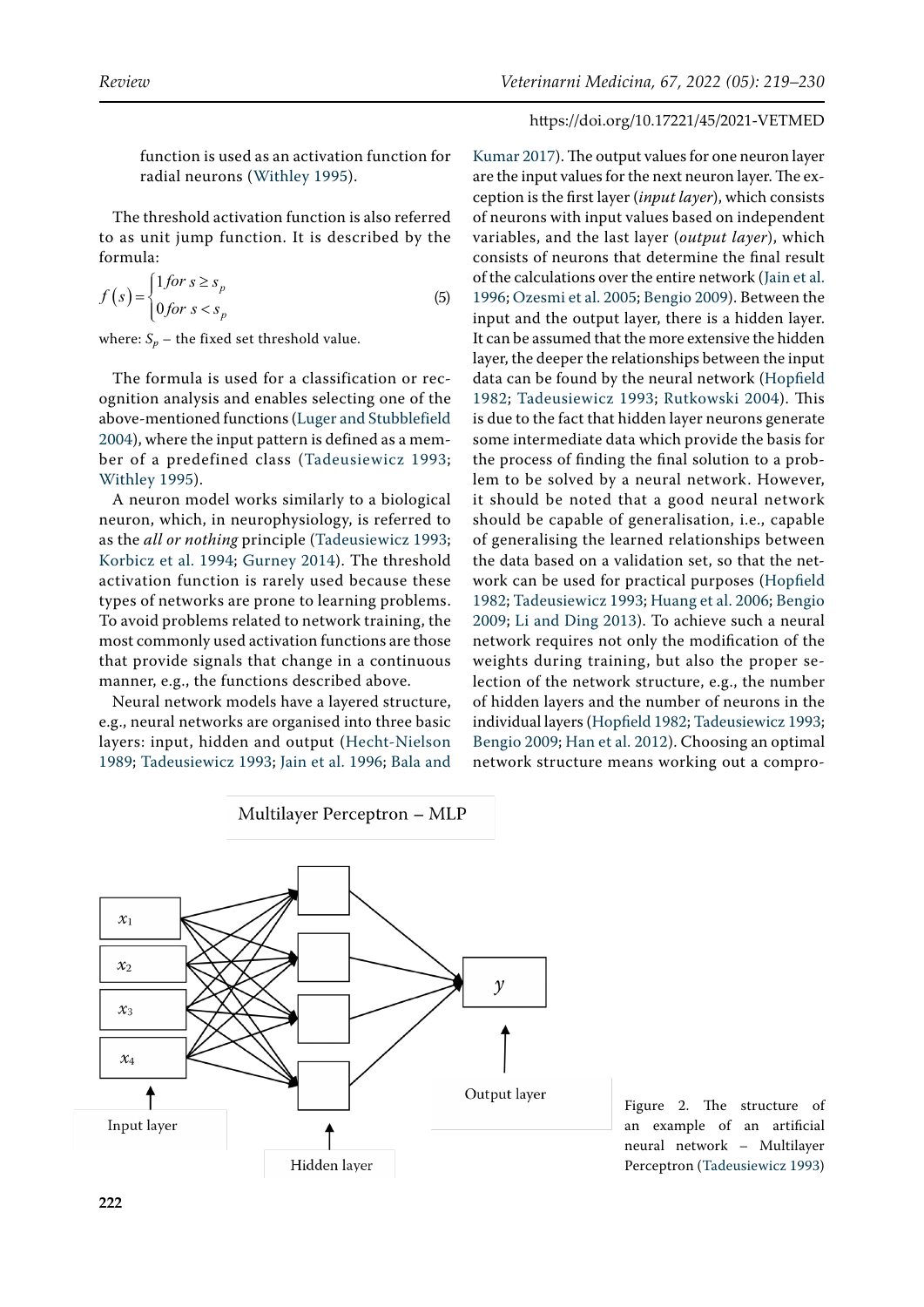mise between an overly extensive and an excessively simplified network without over-fitting a network or setting a local rather than a global minimum. Another, important issue is the size of the teaching training set. Connections within a neural network, which allow communication between all the neurons of one layer with all the neurons of the subsequent layers, are referred to as *one-to-one* connections ([Hopfield 1982](#page-10-5); [Tadeusiewicz 1993\)](#page-11-0). In practice, neural networks with a *one-way* structure (*feed forward* networks) are commonly used, which means a signal travels in only one direction: from input neurons, through hidden neurons, to output neurons ([Hopfield 198](#page-10-5)2; [Tadeusiewicz 1993;](#page-11-0) [Jain et al.](#page-10-4)  [1996;](#page-10-4) [Bengio 2009](#page-9-10); [Asht and Dass 2012](#page-9-3); [Bala and](#page-9-9)  [Kumar 2017](#page-9-9)). However, if feedback in the network is possible (i.e., later-stage neurons can communicate with earlier-stage neurons), the network can be used for performing complex recursive calculations [\(Bengio 2009](#page-9-10)).

Of key importance to the proper functioning of ANNs is to provide them with proper training, i.e., to teach a network based on examples. This process involves modifying parameters of all the individual neurons (i.e., *weight vector*) in such a way as to create a model which describes the relationship between the input and the output variables as accurately as possible ([Jain et al. 1996](#page-10-4); [Ozesmi](#page-10-9)  [et al. 2005;](#page-10-9) [Bengio 2009](#page-9-10); [Gurney 2014](#page-9-7); [Bala and](#page-9-9)  [Kumar 2017](#page-9-9)). In other words, the aim of the network training is to determine such weight values for which the response of a network is identical (or very similar) to the actual output value in the network training set. The network training process creates no algorithms for the input data processing as is the case with traditional computer software. A network is provided with examples of tasks and then weight factors for connections within the network are modified in accordance with the pre-defined learning strategy: supervised learning (*with a teacher*) or unsupervised learning (*without a teacher*) ([Tadeusiewicz 1993;](#page-11-0) [Asht and Dass 2012;](#page-9-3) [Bala and](#page-9-9)  [Kumar 2017](#page-9-9)). The network training process does not use a single pre-defined strategy. It is rather a trial-and-error procedure and the algorithm oriented towards solving a problem emerges in the course of the network training process. A network is provided with various input patterns and uses them to find a solution to a problem by modifying the weights assigned to connections between the neurons so as to minimise the errors in the

determination of the output values ([Tadeusiewicz](#page-11-0) [1993](#page-11-0); [Jain et al. 1996;](#page-10-4) [Bengio 2009;](#page-9-10) [Asht and Dass](#page-9-3) [2012](#page-9-3)). Neural networks are trained based on a set of input data, i.e., a training set, which describe the occurrence to be modelled. It is usually divided into three subsets: training, testing and validation. The training subset is used during the network training stage (in the *assimilation period*) to select the weights [\(Ozesmi et al. 2005;](#page-10-9) [Han et al. 2012](#page-10-2)). The testing subset allows one to check whether the network is being trained correctly without over-fitting or over-learning. The validation subset enables one to check whether a network has a generalisation capacity ([Huang et al. 2006;](#page-10-13) [Bengio 2009;](#page-9-10) [Bala and](#page-9-9) [Kumar 2017\)](#page-9-9). The modification of the weight values continues until the approximation criteria (minimisation of the approximation error) or the error in the validation subset stops increasing ([Asht and](#page-9-3) [Dass 2012\)](#page-9-3). The ultimate goal of the network training is to minimise the generalisation error. During the network training process, the error function is most often defined as the sum of squared deviations between the pre-defined and the output value of the network (*SOS*). The network structure and weights are assumed to have been properly chosen if a global minimum is achieved for the objective function [\(Hecht-Nielson 1](#page-10-0)989; [Tadeusiewicz 1993](#page-11-0); [Huang et al. 2006;](#page-10-13) [Li and Ding 2013\)](#page-10-10).

There are two types of neural network training methods:

- 1. Supervised learning (*with a teacher*); and
- 2. Unsupervised learning *(without a teacher*).

The method of supervised learning (*with a teacher*) makes it possible to verify the response of a neural network because a correct output value is known for each set of input data. In this method, the weight values are selected so as to ensure the smallest possible error between the outputs from a network and the desired response.

There are many algorithms of *supervised learning*, and the most popular one is the so-called delta rule ([Whitley 1995](#page-11-1); [Tadeusiewicz 1993;](#page-11-0) [Bala and](#page-9-9) [Kumar 2017](#page-9-9)).

Unsupervised learning is a *self-learning* method which is used when the expected (*desired*) response to a pattern included in the examples is unknown. This method requires no previous knowledge about the expected results and defines no preliminary weight values ([Tadeusiewicz 1993](#page-11-0); [Jain et al. 1996](#page-10-4); [Bela and Kumar 2017](#page-9-9)). However, it is important for the input data to be classifiable,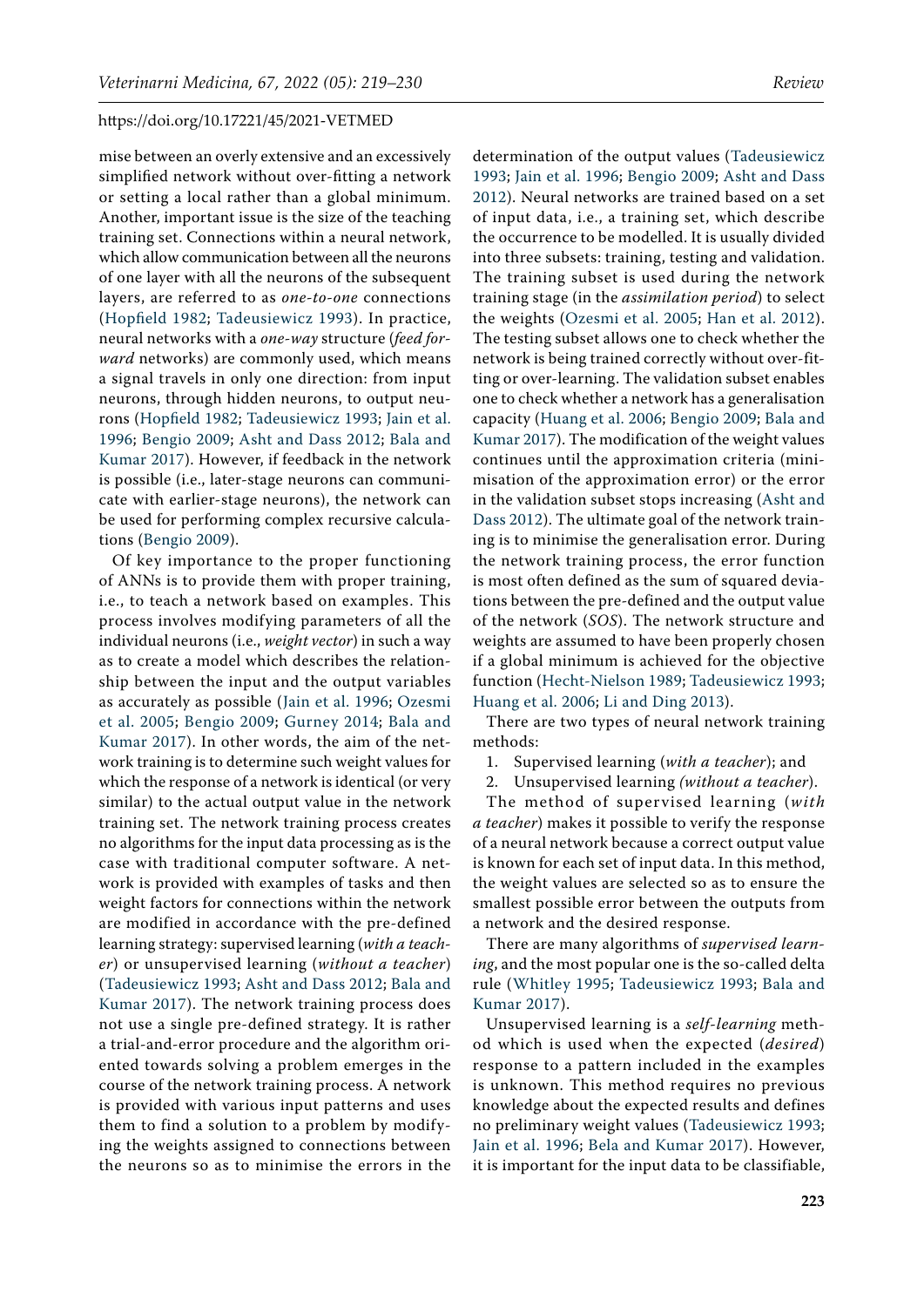which means that the data are similar in terms of certain qualities. In the *unsupervised learning* method, a sensible solution to a problem is determined by a network on its own, based on a sample of input data, which are used to collect necessary information, e.g., by detecting repeated signals in the input data and combining them into classes. The initial weight values are generated by the network. The most popular method of unsupervised learning is the so-called Hebb's rule ([Hebb 1949](#page-10-11); [Tadeusiewicz 1993](#page-11-0); [Korbicz et al. 1994](#page-10-8); [Osowski](#page-10-14)  [1996;](#page-10-14) [Bala and Kumar 2017](#page-9-9)).

#### MULTILAYER PERCEPTRONS – MLPs

Multilayer networks are a class of feed-forward neural networks. Single-direction multilayer neural networks have been developed on the basis of a learning algorithm called the *error back propagation* ([Jain et al. 1996](#page-10-4); [Huang et al. 2006](#page-10-13); [Asht](#page-9-3)  [and Dass 2012](#page-9-3)). These types of neural network are most commonly used in real-life projects and they enable a relatively easy and effective network training process. The *error back propagation* method is a generalisation of delta rules, oriented towards MLP neural networks ([Tadeusiewicz 1993;](#page-11-0) [Alsmadi](#page-9-11)  [et al. 2009](#page-9-11); [Han et al. 2012\)](#page-10-2). The MLP training process is simply a numerical procedure for optimising the objective function. It is a gradient method that uses the fact that the gradient of a function indicates the direction of the greatest increase (or decrease) of the objective function.

This feature allows one to minimise the objective function by modifying the variables and weight factors for the neural network in the direction of the greatest increase of the function, i.e., in ac-

cordance with the delta rule ([Ozesmi et al. 2005](#page-10-9)). The objective function of a neural network can take various forms, and it is most commonly defined as the square of the error or the square error. It is the difference between the outputs generated by a network for a given input vector and the actual output values ([Jain et al. 1996\)](#page-10-4). The activation function is defined as a linear function in the input layer, when the output value of a neuron is calculated. Additionally, a linear or non-linear (e.g., logistic) function can be used in the input, hidden and output layers [\(Hecht-Nielson](#page-10-0) 1989; [Ozesmi](#page-10-9) [et al. 2005\)](#page-10-9). A typical structure of an MLP network is shown in [Figure 3](#page-5-0). The training of an MLP network is a multi-stage process composed of the following stages:

- 1. Random selection of the initial weights and determination of an input vector (*network training vector*);
- 2. Calculation of the output values using current weights, by sending information from the input layer through the hidden layers to the output layer of the network;
- 3. Comparison of the output values from the network with those desired for the training vector;
- 4. Modification of the weights assigned to the output neurons based on the accepted algorithm;
- 5. Calculation of the error for the training pattern;
- 6. If the error is smaller than the pre-defined error or the pre-defined number of iterations for the training set has been achieved, the network training should be terminated; otherwise, the process should be resume starting from point 2.

<span id="page-5-0"></span>

Figure 3. Structure of a single layer MLP neural network – example ([Tadeusiewicz 1993\)](#page-11-0)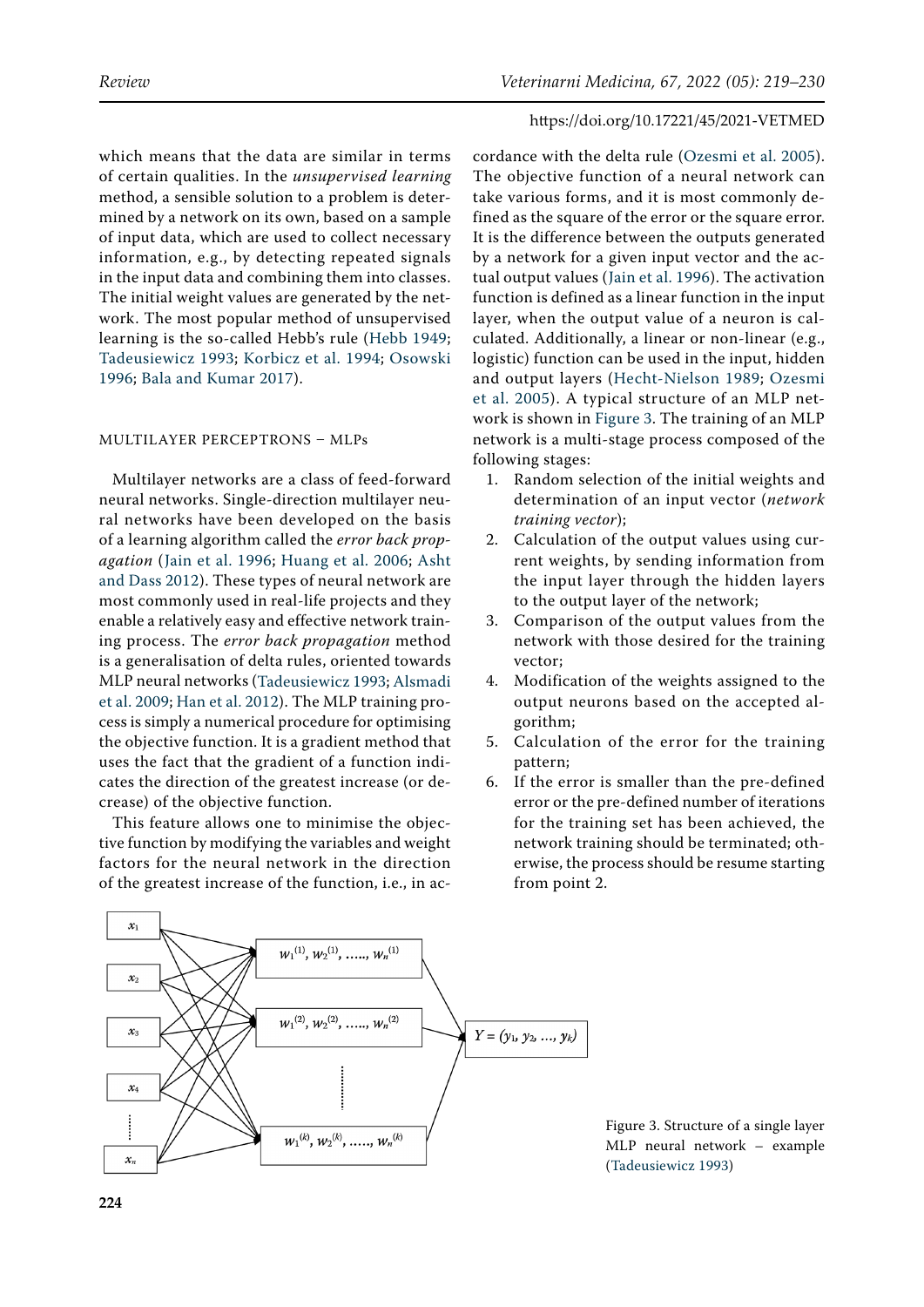## RADIAL BASIS FUNCTION – RBF

Radial networks are a natural supplement to sigmoid networks. This is due to the above-described with MLP models differences between linear neurons and radial neurons which have been previously described [space division by a hyperplane (*linear neuron*) or hyperspheres (*radial neuron*)]. The input and output layers of an RBF network work similarly to those of MLP networks ([Tadeusiewicz](#page-11-0)  [1993](#page-11-0); [Jain et al. 1996](#page-10-4); see [Figure 4](#page-6-0)). The hidden layer of an RBF network consists of radial neurons, and each of them has its own centre. The aggregation of input data involves calculating the distance between the input data and the neuron centres. As a result of radial neurons, RBF networks enable one to model all types of functions using a single hidden layer, which eliminates the need for defining the number of hidden layers when designing a network. Given the local nature of the approximation provided by the basic functions, choosing the number of hidden neurons in RBF networks is a simpler process when compared to MLP networks. For the hidden layers of RBF networks, Gaussian functions are frequently used as the activation function ([Jain](#page-10-4)  [et al. 1996;](#page-10-4) [Asht and Dass 2012](#page-9-3)).

The training of RBF networks consists of the following three stages:

- 1. Determination of the radial centres (*hidden neurons*);
- 2. Selection of parameters determining the shape of the basic functions for the hidden neurons (*including the width of the radial function*);
- 3. Assignment of weights to the neurons in the output layer.

Radial centres (i.e., points around which data groups are symmetrically distributed) can be selected using different methods, e.g., at random or using a taxonomic method called the *k-means* method [\(Bishop 1995;](#page-9-0) [Osowski 1996;](#page-10-14) [Rutkowska](#page-10-15) [et al. 1997;](#page-10-15) [Asht and Dass 2012\)](#page-9-3). To determine the shape (*width*) of a basis function, the *k-nearest neighbours algorithm* is used and, to teach the output layer, the pseudo-reversal method is used [\(Osowski 1996](#page-10-14); [Rutkowska et al. 1997\)](#page-10-15).

#### MLP AND RBF DIFFERENCES

The two leading and main types among neural networks, the Multilayer Perceptron and Radial Basis Function, are the most popular used networks in animal sciences. The major differences between the these two types of neural networks include the procedure of network training and the structure of the hidden layer. In MLP networks, the hidden layer consists of linear neurons, while, in RBF networks, it consists of radial neurons ([Hecht-Nielson](#page-10-0) 1989; [Tadeusiewicz 1993](#page-11-0); [Jain et al. 1996\)](#page-10-4). Linear neurons represent a hyperplane in multidimensional space and divide the space into two classes, while radial neurons represent a hypersphere that circularly divides the space around the designated centres ([Hecht-Nielson](#page-10-0) 1989; [Tadeusiewicz 1993](#page-11-0)). In addition, there is only one hidden layer in RBF networks, while MLP networks can feature several hidden layers. RBF networks have a greater capacity for precise data interpolation, while MLP networks are used for more accurate data extrapolation ([Hebb 1949](#page-10-11); [Hecht-Nielson 1](#page-10-0)989; [Tadeusiewicz](#page-11-0) [1993](#page-11-0); [Osowski 1996;](#page-10-14) [Asht and Dass 2012\)](#page-9-3).

<span id="page-6-0"></span>

Figure 4. Structure of an RBF neural network – example ([Tadeusiewicz 1993](#page-11-0))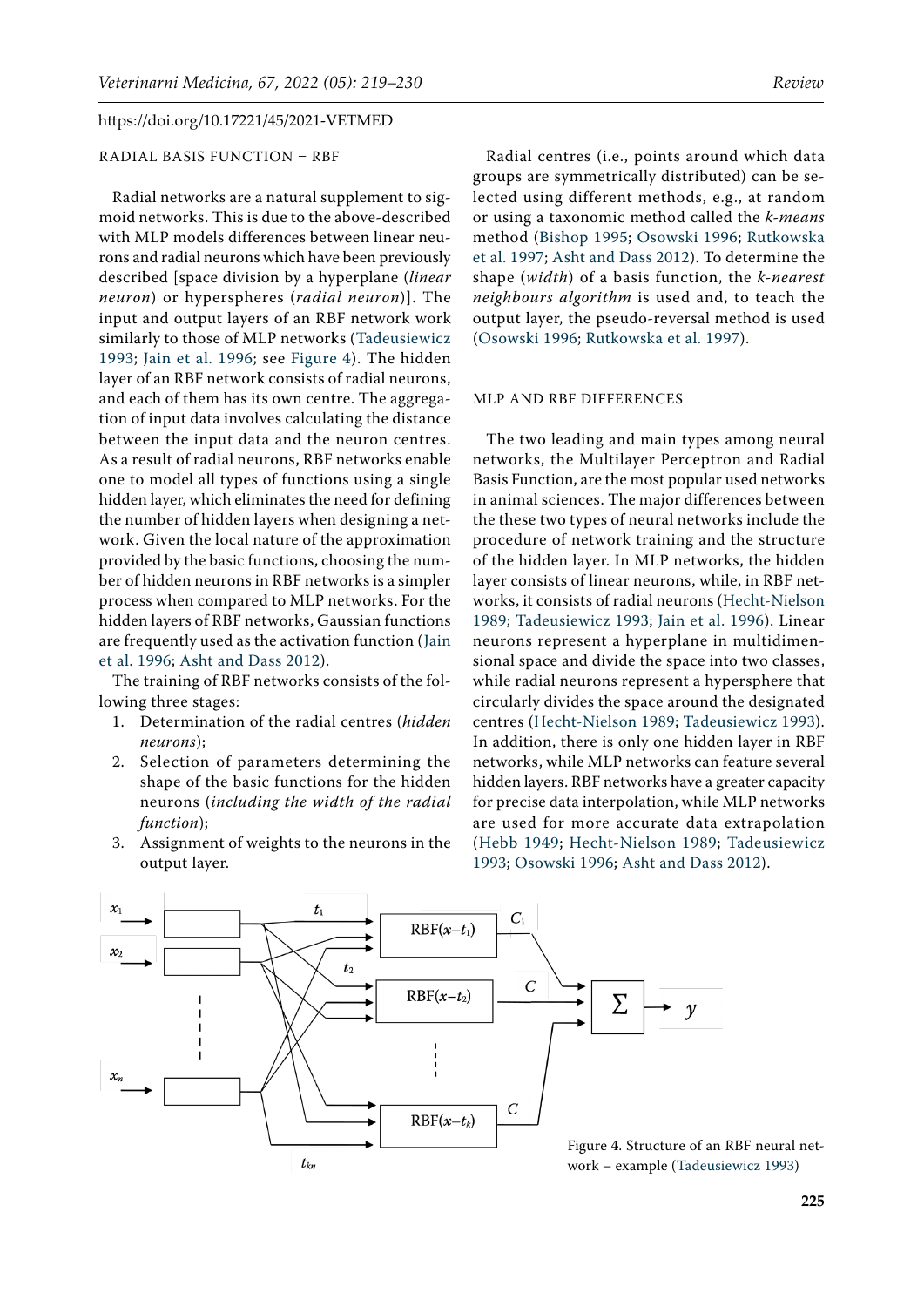# **Artificial neural network in animal science**

Neural networks are also used for solving optimisation and decision-making tasks and for the rapid search of large databases. They are successfully used in forecasting, e.g., sales, prices, stock market results, weather or demand for electric power, in various optimisation processes, e.g., in commercial operations or waste disposal, as well as in the analysis and interpretation of biological and medical research results. ANN models, in particular MLP- and RBF-based models, are still rarely used in animal science. There are some scientific studies related to cattle breeding, e.g., studies into the detection of abnormalities in heifers or the effect of milking of cows on the content of somatic cells in milk, the prediction of lactation efficiency of dairy cows, the detection of cows with possible insemination problems or in the search for causes of the decreasing numbers of Polish cows in herds ([Grzesiak et al. 2006;](#page-9-6) [Grzesiak et al. 2010](#page-9-12); [Zborowski and Grzesiak 2011\)](#page-11-2).

Different types of ANNs, e.g., MLP- and RBFbased networks, have been applied for the classification of dystocia in heifers characterised by high and similar vulnerability to difficult and easy calving [\(Zborowski and Grzesiak 2011](#page-11-2)). The results showed the best research results achieved with the use of MLP models in detecting dystocia. In dairy science, a study on the influence of the milking procedure was conducted using an MLP network by [Jedrus](#page-10-16)  [et al. \(2008\)](#page-10-16). It seems to be reasonable to use modern construction methods and of neural model operations to analyse the impact of non-nutritional factors on the chemical composition of the produced milk. The mapping of the relationships between the urea content and subsequent lactation using neural models has been investigated in a number of studies ([Gulinski et al. 2008](#page-9-13); [Fatehi et al. 2012\)](#page-9-14). [Bauer](#page-9-15)  [and Zychlinska-Buczek](#page-9-15) (2017) reported that an RBF model seemed to be an appropriate tool for the continuous detailed observations of the urea content in milk obtained from highly productive cows with the use of a wider base of dependent variables.

Few studies have considered predicting the relationship between the rumen fill scores, feed and animal characteristics to improve the predictive capacity of ANN models. Artificial neural networks have been successfully used in the simulation of milk production in goats ([Fernandez et al. 2006](#page-9-16)), *in vitro* methane and carbon dioxide production in the rumen ([Dong and Zhao 2014\)](#page-9-17) and for modelling the solid and liquid passage rate in ruminants [\(Moyo](#page-10-17) [et al. 2017;](#page-10-17) [Moyo and Nsahlai 2018](#page-10-18)). [Craninx et al.](#page-9-18) [\(2008\)](#page-9-18) used the machine learning of artificial neural networks with different architectures and training algorithms to determine the prediction accuracy of the chosen model for the branched chain milk fatty acid content in the rumen. A different artificial modelling method was used in a study of the model to predict the rumen weight and fill score in ruminants, as presented by [Aruwayo et al. \(2020\)](#page-9-19). Another aspect of using ANN models to predict different concentrations of elements in the rumen was presented by [Li et al. \(2019\).](#page-10-19) The volatile fatty acid content in the rumen was studied by [Dong and](#page-9-17) [Zhao \(2014\)](#page-9-17) using multi-linear regression models and a three-layer neural network with a backpropagation process.

Mastitis is one of the costliest diseases affecting dairy farms throughout much of the world [\(National Mastitis Council 1998](#page-10-20)). Since 1999, some studies have shown that it is possible to develop a neural network model (MLP) to classify the bacterial aetiology of bovine mastitis in herds and cows. [Yang et al. \(2000\)](#page-11-3) used ANNs to determine the most influential variables associated with the presence or absence of clinical mastitis. The objective of the study conducted by [Heald et al. \(2000\)](#page-10-21) was to confront the classification capabilities of neural network models with a more conventional statistical analysis, e.g., linear discriminate analysis.

The dairy yield production has also been studied using MLP and RBF models of artificial neural networks. Different value and mix records of milk production were modelled by [Salehi et al. \(1998\)](#page-10-22). These scientists compared two dedicated neural predictors, and even though the misclassifications were marginal, the network required more time to be developed. An ANN with a feed-forward, backpropagation training algorithm was used by [Adamczyk et al. \(2005\)](#page-9-20) to predict and determine an objective measurement of the slaughter value of young bulls. [Adamczyk et al. \(2005\)](#page-9-20) summarise their research results using an ANN, which, as a new tool, can be considered an interesting alternative to traditional models in investigating animal production traits. Different authors have developed a model (MLP) with study contain others ruminants – to classify the behaviour of the sheep in the herd, an MLP-based feed-forward backpropagation neural network was initialised and trained by [Nadimi et al. \(2012\)](#page-10-23). An ANN (MLP) was suc-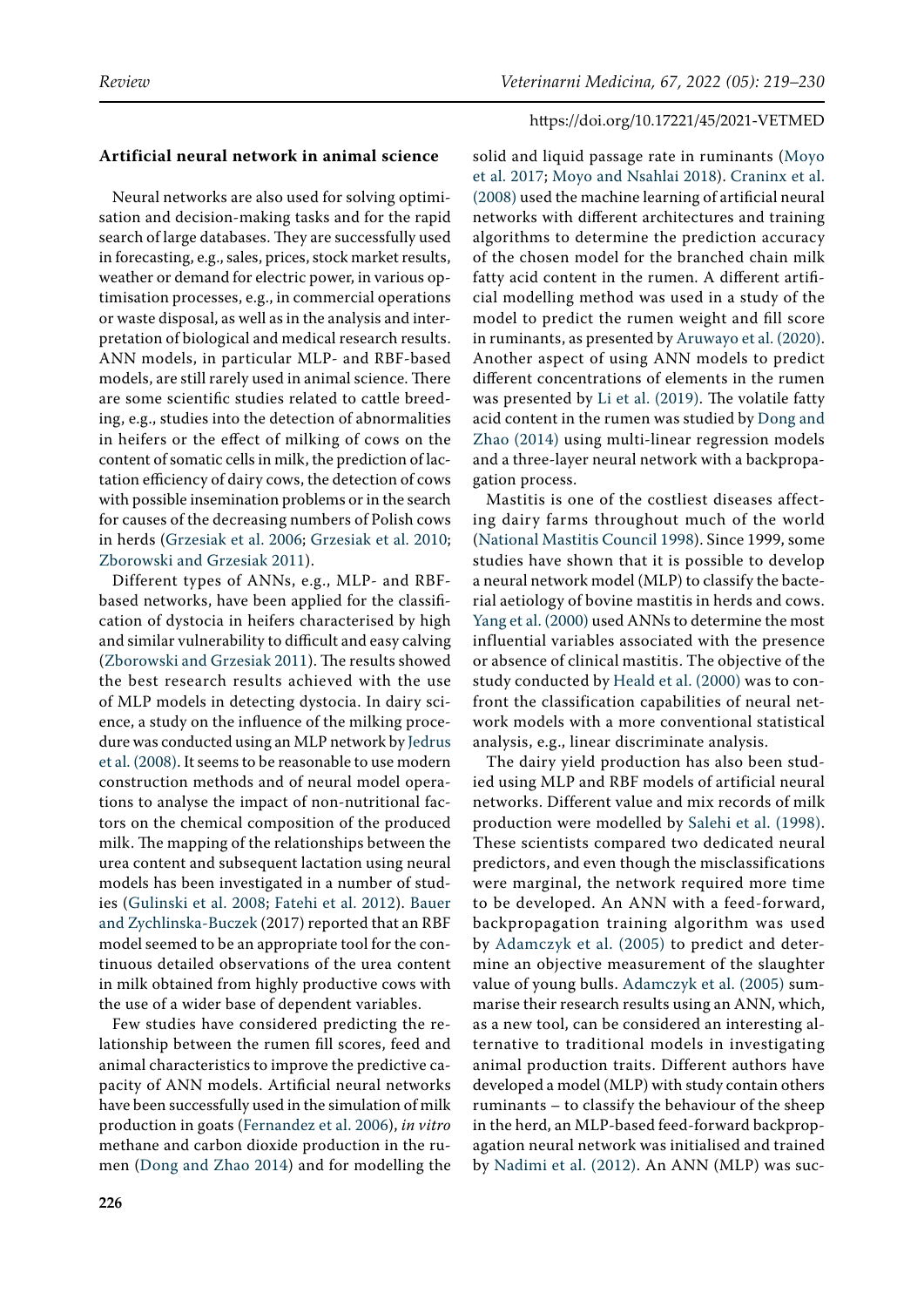cessfully compared with a great number of other models to predict the lactation in one domestic Turkish sheep breed ([Karadas et al. 2017\)](#page-10-24).

[Davoodi and Khanteymoori \(2010\)](#page-9-21) employed ANN backpropagation learning models to analyse the performance of learning algorithms and to predict horse racing results. Their study showed an acceptable prediction level; however, some algorithms examined in the study required a longer training period. Some scientists have studied the use of neural networks for diagnosing equine lameness. In such cases, ANN models, e.g., MLP-based models, provide a perfect learning solution and can be successfully used for a non-human diagnosis of equine lameness [\(Schobesberger and Peham](#page-10-25)  [2002](#page-10-25)). Network training based on the *error back propagation* algorithm, an ANN model, was successfully developed by [Eksteen and Breetzke \(2011\)](#page-9-22). A typical endemic disease of African horses was analysed using basic ANN components. In a study relating to horses, a feed-forward network with two hidden layers has been used to predict the incidence of hoof cracking [\(Suchorski-Tremblay et al. 2001\)](#page-11-4). Moreover, lameness in dairy herds is posing a serious problem to dairy farmers. To detect lameness, [Mertens et al. \(2012\)](#page-10-26) developed ANN models with classification algorithms. Besides, ANN models like MLP and RBF have been used to detect the lameness of cows based on the body weight [\(Gupta et al. 2014\)](#page-9-23). In dairy cattle farming, artificial neural networks can be successfully used to predict milk production per the 305-d lactation ([Grzesiak et al. 2006](#page-9-6); [Sharma et al. 2007\)](#page-11-5). The substantial heating problem in dairy farming was previously studied using ANN models ([Brown-Brandl et al. 2005\)](#page-9-24). Cattle heat stress can, in extreme cases, besides a decrease in the milk production, cause serious health problems. [Brown-](#page-9-24)[Brandl et al. \(2005\)](#page-9-24) proposed a regression model to make an accurate prediction that could easily be inserted into a spreadsheet. The study also demonstrated that it is not very difficult to improve the training of ANNs to achieve successful performance. It has been concluded that ANN models provide a useful method for further research in multidisciplinary applications like livestock animal science.

#### **Research opportunities**

This paper describes two of the most useful neural networks models. Both models have been exten-

sively investigated using traditional mathematical methods. Each model has its specific strengths and weaknesses, and therefore they can be differently applied to enhance the system-wide performance when solving complex problems. Possible application areas could include monitoring animals and their movements to consider their overall welfare and identify possible diseases, and many other scenarios where computer methods are involved.

Recently, meta data analyses, used in combination with cloud computing for real-time, large-scale data analysis, stored in the cloud, are of considerable importance to agriculture, and, at the same time, artificial models are compared with other existing popular techniques. Studies indicate that new artificial network models are characterised by high accuracy. Studies indicate the high accuracy of new artificial model techniques ([Schmidhuber](#page-11-6) [2015;](#page-11-6) [Kamilaris and Prenafeta-Boldu 2018](#page-10-27)). Some studies have indicated that ANN models allowed one to refine the accuracy of predicting models and showed better predicting performance, e.g., in sheep ([Ince and Sofu 2013](#page-10-28)), goats ([Raja et al.](#page-10-29) [2012](#page-10-29)) and dairy cattle ([Goyal 2012\)](#page-9-25). Computational ANN-based intelligence helps to address different problems and minimise hazards. Further research is required with the use of MLP- and RBF-based artificial neural network models to achieve better performance for use in animal science in the near future. However, the success rate of each artificial neural network model is highly dependent on the quality of the data set used ([Minski and Papert](#page-10-7) [1969;](#page-10-7) [Tadeusiewicz 1993](#page-11-0); [Kamilaris and Prenafeta-](#page-10-27)[Boldu 2018](#page-10-27)). Which of the two artificial models is chosen depends on the problem that needs to be solved. Accordingly, based on general observations, it is concluded that the performance of MLPand RBF-based artificial neural network models can be improved in terms of the accuracy, training set and time. However, there are problems in which neural networks should not be used because they do not show the expected results or provide the right solution ([Tadeusiewicz 1993\)](#page-11-0).

The purpose of this paper was to present the role and importance of ANNs in predicting and describing problems studied in the field of animal science. Overall, the ANN approach described in this study may be an appropriate and powerful decision supporting and monitoring tool, and could be implemented in a computerised information system to improve the animal's health.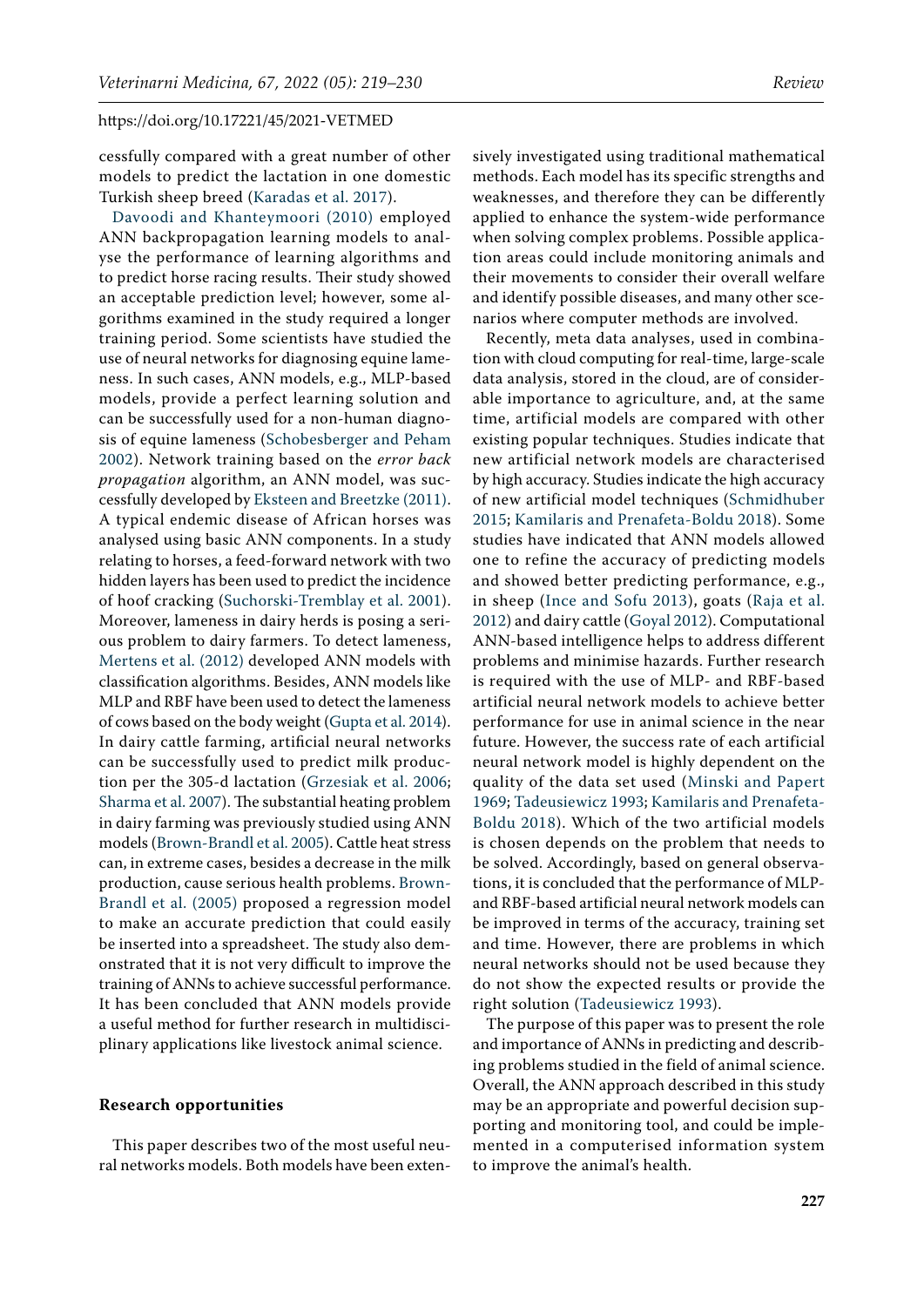The author declares no conflict of interest.

# **REFERENCES**

- <span id="page-9-20"></span>Adamczyk K, Molenda K, Szarek J, Skrzynski GC. Prediction of bulls' slaughter value from growth data using artificial neural network. J Cen Euro Agric. 2005;6(2): 133-42.
- <span id="page-9-11"></span>Alsmadi S, Omar B, Noah A. Back propagation algorithm: The best algorithm among the multi-layer perceptron algorithm. J Comp Sci Net Security. 2009;9(4):378-83.
- <span id="page-9-5"></span>Amit D. Modeling brain functions: The world of attractor neural networks. Cambridge: Cambridge University Press; 1989. 504 p.
- <span id="page-9-2"></span>Anderson JA, Rosenfeld E. Neurocomputing – Foundations of research. Cambridge (Mass), London (GB): MIT Press; 1988. 729 p.
- <span id="page-9-19"></span>Aruwayo A, Ahmed Ks, Muhammad IR. Ruminant production and nutrition chemical composition of some selected non-conventional feed resources katsina. 8th Asan-Nias Joint Annual Meeting; Sep 8-12; 2020; p. 1096-8.
- <span id="page-9-3"></span>Asht S, Dass R. Pattern recognition techniques: A review. Int J Comput Sci Telecomm. 2012;3(8): 25-9.
- <span id="page-9-9"></span>Bala R, Kumar D. Classification using ANN: A review. Int J Comput Intell Res. 2017;13(7):1811-20.
- <span id="page-9-15"></span>Bauer EA, Zychlinska-Buczek J. Oszacowanie wplywu okreslonych skladnikow mleka na koncentracje mocznika przy zastosowaniu sztucznych sieci neuronowych [Estimating the effect of some milk components on urea concentration using artificial neural networks]. W Zoot. 2017;3:56-63. Polish.
- <span id="page-9-10"></span>Bengio Y. Learning deep architecture for AI. Found Trends Mach Learn. 2009;2(1):1-127.
- <span id="page-9-1"></span>Biecek P, Burzykowski T. Explanatory model analysis: Explore, explain and examine predictive models. 1<sup>st</sup> ed. New York, USA: Chapman and Hall/CRC; 2021. 309 p.
- <span id="page-9-0"></span>Bishop A. Neural networks for pattern recognition. New York: Oxford University Press; 1995. 482 p.
- <span id="page-9-24"></span>Brown-Brandl T, Jones DD, Woldt W. Evaluating modeling techniques for cattle heat stress prodiction. Bio Eng. 2005;91(4):513-24.

<span id="page-9-8"></span>Churchland PS, Sejnowski TJ. The computational brain. Cambridge (Mass): MIT Press; 1992. 544 p.

<span id="page-9-18"></span>Craninx M, Vlaeminck B, Fievez V. Artificial neural networks to model the rumen fermentation pattern in dairy cattle. Commun Agric Appl Biol Sci. 2008;60(2):226-38.

<span id="page-9-21"></span>Davoodi E, Khanteymoori AR. Horse racing prediction using artificial neural networks. Recent advances in neural

# https://doi.org/10.17221/45/2021-VETMED

networks, fuzzy systems & evolutionary computing. Proceedings of the 11th WSEAS International Conference on Neural Networks (NN›10); Proceedings of the 11<sup>th</sup> WSEAS International Conference on Evolutionary Computing (EC>10); Proceedings of the  $11<sup>th</sup> WSEAS$ International Conference on Fuzzy Systems (FS›10); "G. Enescu" University, Iasi, Romania; 2010 Jun 13-15; [Wisconsin, USA]: WSEAS Press; 2010. p. 155-60.

- <span id="page-9-17"></span>Dong R, Zhao G. The use of artificial neural network for modeling in vitro rumen methane production using the CNCPS carbohydrate fractions as dietary variables. Livest Sci. 2014 Apr;162:159-67.
- <span id="page-9-22"></span>Eksteen S, Breetzke GD. Predicting the abundance of African horses sickness vectors in South Africa using GIS and artificial neural networks. South Afr J Sci. 2011 Jul; 107(7-8):1-8.
- <span id="page-9-14"></span>Fatehi F, Zali A, Honarvar M, Dehghan-Banadaky M, Young AJ, Ghiasvand M, Eftekhari M. Review of the relationship between milk urea nitrogen and days in milk, parity, and monthly temperature mean in Iranian Holstein cows. J Dairy Sci. 2012 Sep;95(9):5156-63.
- <span id="page-9-16"></span>Fernandez H, Hughes S, Vigne JD, Helmer D, Hodgins G, Miquel C, Hanni C, Luikart G, Taberlet P. Divergent mtDNA lineages of goats in an Early Neolithic site, far from the initial domestication areas. Proc Natl Acad Sci U S A. 2006 Oct 17;103(42):15375-9.
- <span id="page-9-25"></span>Goyal S. Artificial neural networks for dairy industry: A review. J Adv Comput Sci Tech. 2012;1(3):101-15.
- <span id="page-9-4"></span>Gorska T, Grabowska A, Zagrodzka J. Mozg a zachowanie [Brain and behavior]. Warszawa: Wydaw. Naukowe PWN; 1997. 514 p. Polish.
- <span id="page-9-6"></span>Grzesiak W, Blaszczyk P, Lacroix R. Methods of predicting milk yield in dairy cows – Predictive capabilities of Wood's lactation curve and artificial neural networks (ANNs). Comput Electron Agric. 2006;54(2):69-83.
- <span id="page-9-12"></span>Grzesiak W, Zaborski D, Sablik P, Zukiewska A, Dybus A, Szatkowska I. Detection of cows with insemination problems using selected classification models. Comput Electron Agric. 2010;74(2):265-73.
- <span id="page-9-13"></span>Gulinski P, Mlynek K, Salamonczyk E. Zmiany zawartosci mocznika w mleku w zaleznosci od wybranych czynnikow srodowiskowych [Milk urea concetration changes depending on selected environmental factors]. Med Weter. 2008;64(4):465-8. Polish.
- <span id="page-9-23"></span>Gupta RK, Lathwal SS, Mohanty TK, Ruhli AP, Singh Y. Detection of lameness of cows based on body weight using artificial neural network. 2014 International Conference on Computing for Sustainable Global Development (INDIACom); IEEE; 2014. p. 337-41.
- <span id="page-9-7"></span>Gurney K. An introduction to neural networks. Hoboken: CRC Press; 2014. 148 p.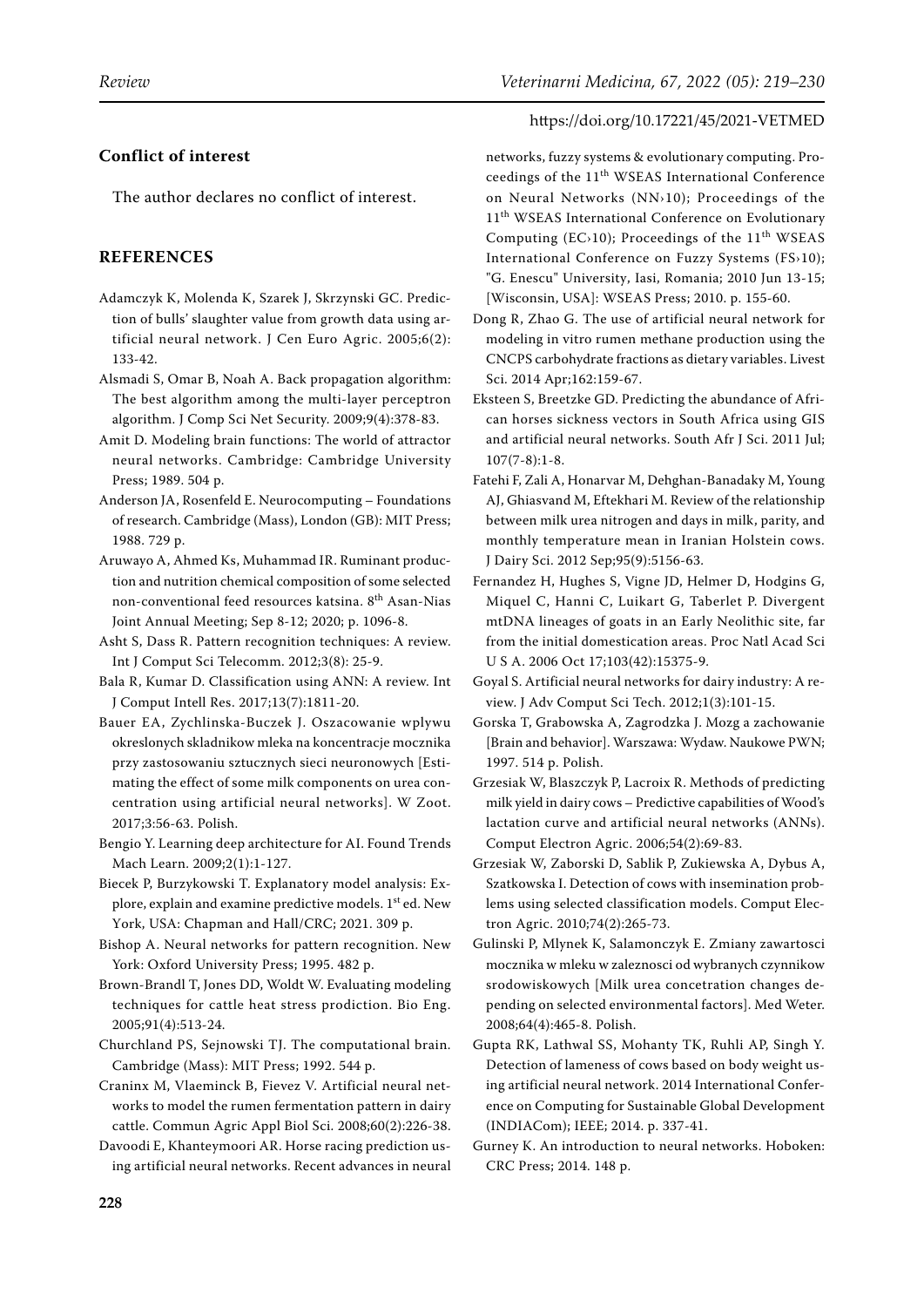- <span id="page-10-2"></span>Han J, Kamber M, Pei J. Data mining: Concepts and techniques. Waltham, MA: Morgan Kaufmann/Elsevier; 2012. 703 p.
- <span id="page-10-21"></span>Heald CW, Kim T, Sischo WM, Cooper JB, Wolfgang DR. A computerized mastitis decision aid using farm-based records: An artificial neural network approach. J Dairy Sci. 2000 Apr;83(4):711-20.
- <span id="page-10-11"></span>Hebb DO. The organization of behaviour: A neuro-psychological theory. New York: Wiley; 1949. 335 p.
- <span id="page-10-0"></span>Hecht-Nielsen R. Theory of the backpropagation neural network. International Joint Conference on Neural Networks. IEEE; 1989. p. 593-605.
- <span id="page-10-5"></span>Hopfield JJ. Neural networks and physical systems with emergent collective computational abilities. Proc Natl Acad Sci U S A. 1982 Apr;79(8):2554-8.
- <span id="page-10-13"></span>Huang GB, Zhu QY, Siew CK. Extreme learning machine: Theory and applications. Neurocomputing. 2006;70(1-3): 489-501.
- <span id="page-10-28"></span>Ince D, Sofu A. Estimation of lactation milk yield of Awassi sheep with artificial neural network modeling. Small Rumin Res. 2013;113(1):15-9.
- <span id="page-10-4"></span>Jain AK, Mao J, Mohiuddin KM. Artificial neural networks: A tutorial. Computer (Long Beach Calif). 1996;29(3):31-44.
- <span id="page-10-16"></span>Jedrus A, Nizewski P, Lipinski M, Boniecki P. Neuronowa analiza wplywu sposobu doju i wybranych cech zootechnicznych krow na liczbe komorek somatycznych w mleku [Neuron analysis of the influence of the way of milking and selected characteristsics of cows on somatic cell count in milk]. Tech Rol Ogrod Leśna. 2008;4:22-4. Polish.
- <span id="page-10-27"></span>Kamilaris A, Prenafeta-Boldu FX. Deep learning in agriculture: A survey. Comput Electron Agric. 2018;147:70-90.
- <span id="page-10-24"></span>Karadas K, Tariq M, Tariq MM, Eyduran E. Measuring predictive preformance of data mining and artificial neural network algorithms for predicting lactation milk field in indigenouns Akkaraman sheep. Pak J Zool. 2017;49(1):1-7.
- <span id="page-10-8"></span>Korbicz J, Obuchowicz A, Ucinski D. Sztuczne sieci neuronowe: Podstawy i zastosowania. Warszawa, Poland: Akademicka Oficyna Wydawnicza PLJ; 1994. 251 p.
- <span id="page-10-19"></span>Li MM, Sengupta S, Hanigan MD. Using artificial neural networks to predict pH, ammonia, and volatile fatty acid concentrations in the rumen. J Dairy Sci. 2019 Oct;102 (10):8850-61.
- <span id="page-10-10"></span>Li H, Ding S. Research and development of granular neural networks. Appl Math Inf Sci. 2013;7(3):1251-61.
- <span id="page-10-12"></span>Luger G, Stubblefield W. Artificial intelligence: Structures and strategies for complex problem solving.  $5<sup>th</sup>$  ed. Amsterdam: The Benjamin/Cummings Publishing Company, Inc; 2004. 928 p.
- <span id="page-10-26"></span>Mertens K, Vangeyete J, Van Weyenberg S, De Campeneere S, Van Nuffel A. Automatic lameness detection in dairy cows using artificial neural networks. Proceed-

ings of the Power and Machinery. International Conference of Agricultural Engineering – CIGR-AgEng; Valencia, Spain; Jul 8-12; 2012.

- <span id="page-10-3"></span>McCullogh WS, Pitts WH. A logical calculus of the ideas immanent in nervous activity. Bull Math Biophys. 1943; 5(4):115-33.
- <span id="page-10-7"></span>Minsky M, Papert S. Perceptrons: An introduction to computational geometry. London, England: MIT Press; 1969. 258 p.
- <span id="page-10-17"></span>Moyo M, Gueguim Kana EB, Nsahlai VI. Modeling of digesta passage rates in grazing and browsing domestic and wild ruminant herbivores. S Afr J Anim Sci. 2017;47(3):362-77.
- <span id="page-10-18"></span>Moyo M, Nsahlai IV. Rate of passage of digesta in ruminants; Are goats different? In: Kukovics S, editor. Goat science. London: IntechOpen; 2018. p. 39-79.
- <span id="page-10-23"></span>Nadimi ES, Jorgensen RN, Blanes-Vidal V, Christensen S. Monitoring and classifying animal behavior using Zig-Bee-based mobile ad hoc wireless sensor networks and artificial neural networks. Comput Electron Agric. 2012; 82:44-54.
- <span id="page-10-20"></span>National Mastitis Council. Current concepts of bovine mastitis. 4th ed. Madison, WI, USA: National Mastitis Council, Inc.; 1998. 64 p.
- <span id="page-10-14"></span>Osowski S. Sieci neuronowe w ujeciu algorytmicznym [Neural networks in an algorithmic approach]. Warszawa: Wydawnictwa Naukowo-Techniczne; 1996. 349 p. Polish.
- <span id="page-10-9"></span>Ozesmi SL, Ozesmi U, Tan CO. Methodological issues in building, training, and testing artificial neural networks in ecological application. Ecol Modell. 2005;195 (1):83-93.
- <span id="page-10-29"></span>Raja TV, Ruhil AP, Gandhi RS. Comparison of connectionist and multiple regression approaches for prediction of body weight of goats. Neural Comput Appl. 2012;21(1):119-24.
- <span id="page-10-6"></span>Rosenblatt F. The perceptron. A theory of statistical separability in cognitive system. Project Para Report No. VG-1196-G-1. Buffalo, N.Y.: Cornell Aeronautical Laboratory; 1958. 268 p.
- <span id="page-10-15"></span>Rutkowska D, Pilinski M, Rutkowski L. Sieci neuronowe, algorytmy genetyczne i systemy rozmyte [Neural networks, genetic algorithms and fuzzy systems]. Warszawa, Lodz: Wydaw. Naukowe PWN; 1997. 410 p. Polish.
- <span id="page-10-1"></span>Rutkowski L. Adaptive probabilistic neural networks for pattern classification in time-varying environment. IEEE Trans Neural Netw. 2004 Jul;15(4):811-27.
- <span id="page-10-22"></span>Salehi F, Lacroix R, Wade KM. Improving dairy yield predictions through combined record classifiers and specialized artificial neural networks. Comput Electron Agric. 1998; 20(3):199-213.
- <span id="page-10-25"></span>Schobesberger H, Peham C. Computerized detection of supporting forelimb lameness in the horse using an artificial neural network. Vet J. 2002 Jan;163(1):77-84.